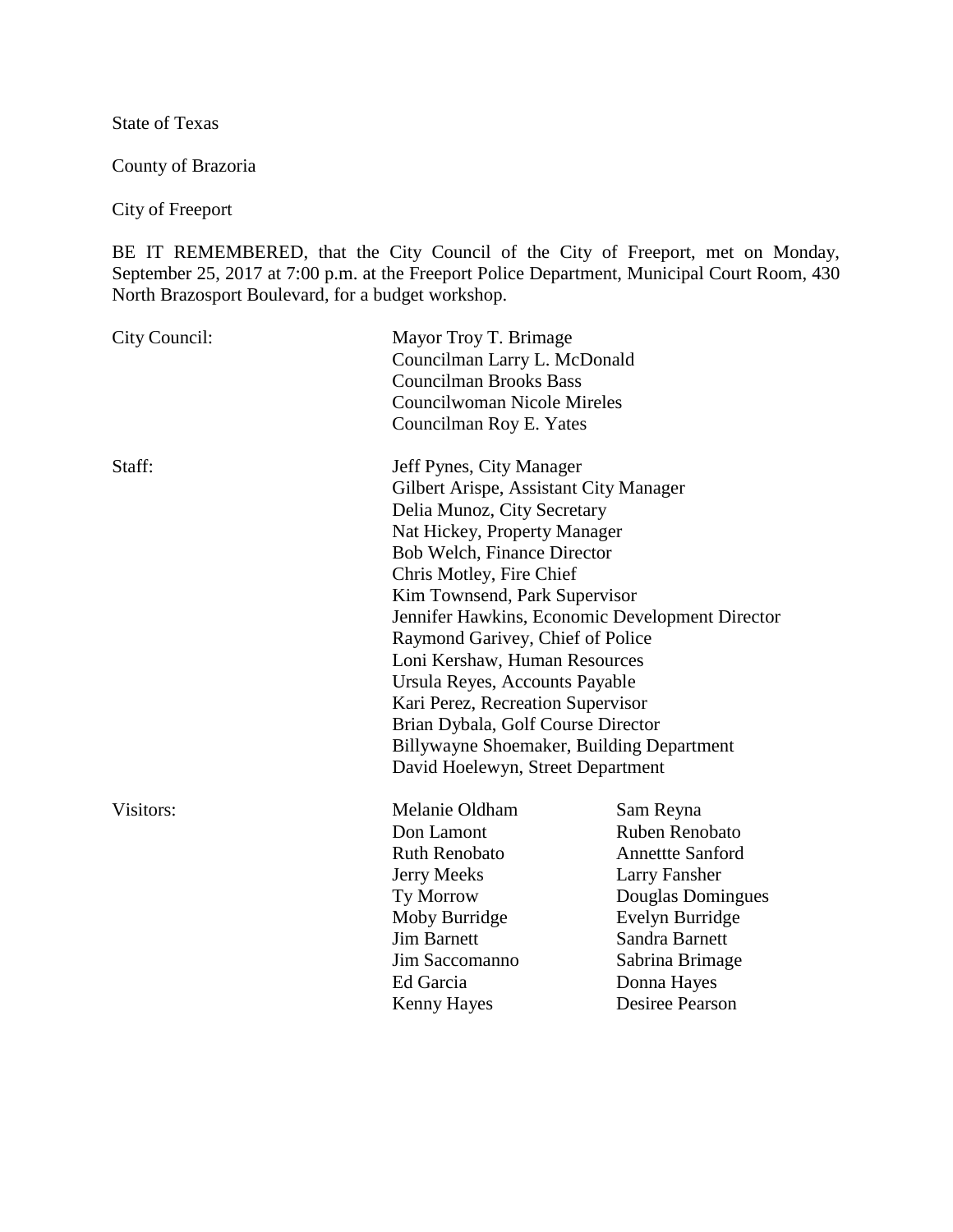## Call to order.

Mayor Troy T. Brimage opened the Work Shop at 7:00 p.m.

## Work Session:

Discuss and review proposed fiscal year budget 2017-2018.

City Manager Jeff Pynes reviewed and discussed the proposed fiscal year budget 2017-2018 with Council and audience.

Introduction by city staff and directors.

Mr. Pynes talked about two changes. The Police Department adding \$50,000 and \$48,000 to the City Hall Administration. The 2007 Toshiba city hall phone system that goes through the Police Department is failing and will have to be replaced.

Councilwoman Mireles questioned the amusement revenues. Mr. Pynes said they were an assortment of permits such as amplifying and dance permits.

Ruben Renobato asked if the Dow lease for \$5,000,000 is included in the total revenue of \$25,811.007 Mr. Pynes answered yes.

Don Lamont complained that he could not see the numbers on the screen. Mr. Pynes gave him a copy of the proposed budget.

Melanie Oldham asked if the closing of Gulf Chemical will affect our Industrial District agreement and what revenues will be coming in. Mr. Pynes stated that we had lawyers represent us in the bankruptcy courts and Gulf Chemical values have dropped from 12 million to l million.

Melanie Oldham stated that Clinton Wong has submitted plans to build townhomes and asked if revenues will be included in this budget year. Mr. Pynes anwered that they will be single family homes.

Ty Morrow personally thanked the Mayor Troy T. Brimage for his leadership during Hurricane Harvey. Choosing Raymond Garivey for the Chief of Police was a good choice. He asked what happened to the \$10,000 that was allocated for the Superfeast. Mr. Pynes stated that money that is not spent goes back to the General Fund. The city will support and pay when the receipts are submitted.

Melanie Oldham asked if the City had included the Economic Development Corporation in the revenues. Mr. Pynes said no.

Melanie Oldham asked if the City had plans and how they plan to spend the \$5,000,000 from the Dow Lease. Mr. Pynes stated that Council will make that decision and allocate the funds.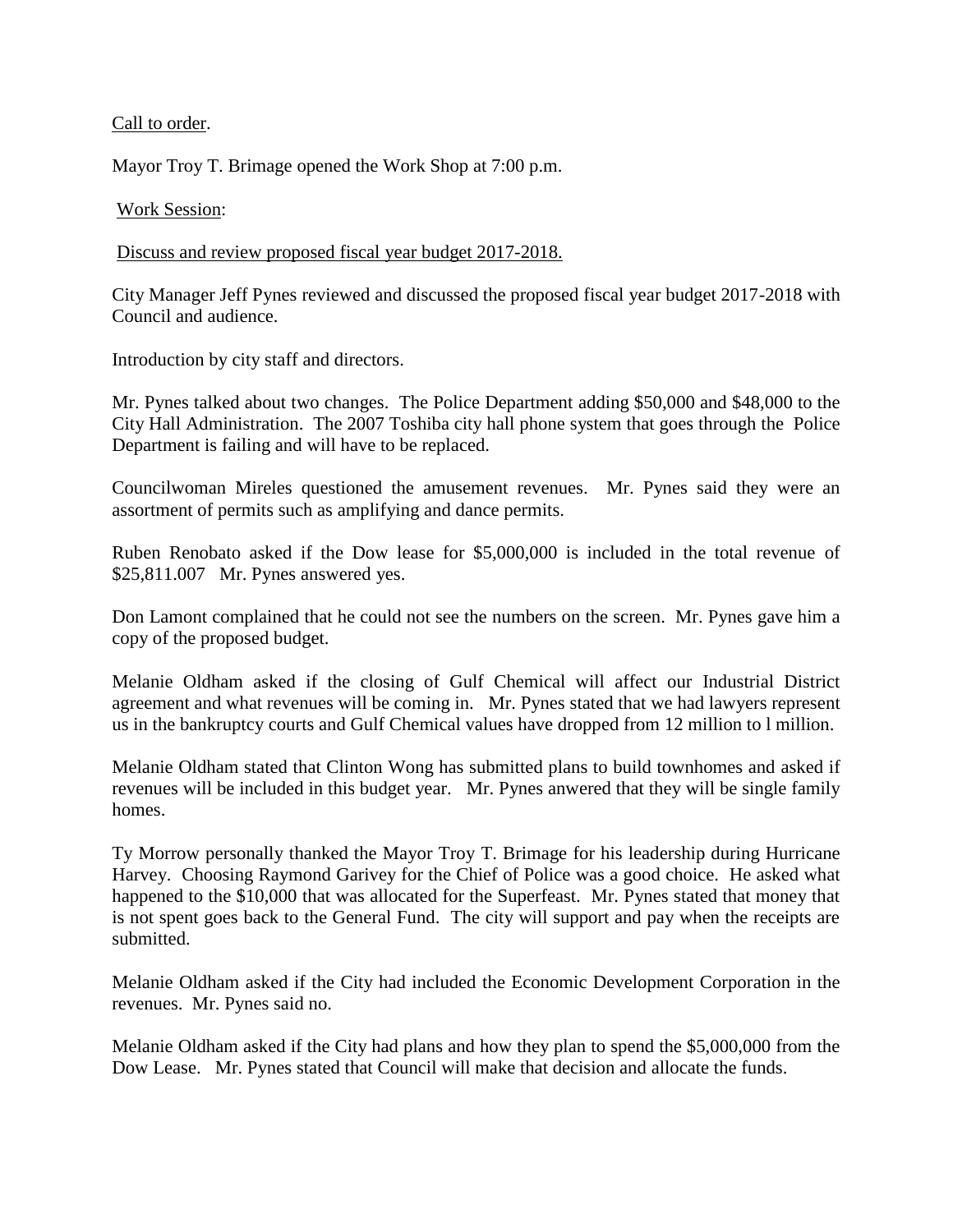Ruben Renobato's concern is that 9% of the \$25,811,007 budget is allocated on infrastructure. He feels that it is not enough for the quality of life for the citizens.

Melanie Oldham asked for the amount of Grant Revenues. Finance Director Bob Welch stated \$500,000 from all the departments.

Reuben Renobato stated that the auditors had written comments to the City on the Standard Accountant Procedure; reporting as net instead of gross.

Mayor Troy T. Brimage said the City for the past 9 years had the highest grade of audit possible. The comments were corrected.

Councilman Roy Yates asked what the Brazosport Industrial District consist of. My Pynes stated that it is a partnership contract with Clute and Lake Jackson. He also asked what the Freeport Industrial District consist of. Mr. Pynes said it was only Freeport contract.

Councilwoman Nicole Mireles asked about streamlining the council meetings. She had requested council tapes and they were inaudible. Mr. Pynes stated that he has Laura Tolar researching that project.

Ruben Renobato reviewed the past budgets and the proposed budgets. He commended Councilman McDonald for not voting on last year's budget. He feels that Council would rather spend on a splash pad than put more money on street drainage, spend on exercise work area, than 10 shelter covers for the citizens. He feels that Council lacks serious commitment to infrastructure needs. He objected to the employees raises and asked Council to vote "no" on the proposed budget for 2017-2018.

Melanie Oldham stated that the City had bought property for the Sport Complex between Ave. L and M. She asked what budget item the money comes from. She stated that the City has allocated 1.2 million for Verner Material for water infrastructure.

Melanie Oldham had personal issues that did not pertain to the proposed budget. She was asked to sit down.

Street Department is getting a small vehicle lift and painting the Service Center building.

Ruben Renobato asked if we still had the Brazoria Interlocal Agreement with the City that helps us repair streets. Mayor Troy T. Brimage said yes and will revisit that agreement so that we have it every year.

Police Department requests 3 Tahoe's, an animal control truck, new Tahoe for Chief, station lockers, DVD storage racks for evidence, locker system, and showers refinished.

Councilman Mireles asked how many police officers at the Freeport Police Department. Chief Garivey stated he had 33 full time sworn officers, 7 reserves, l part time.